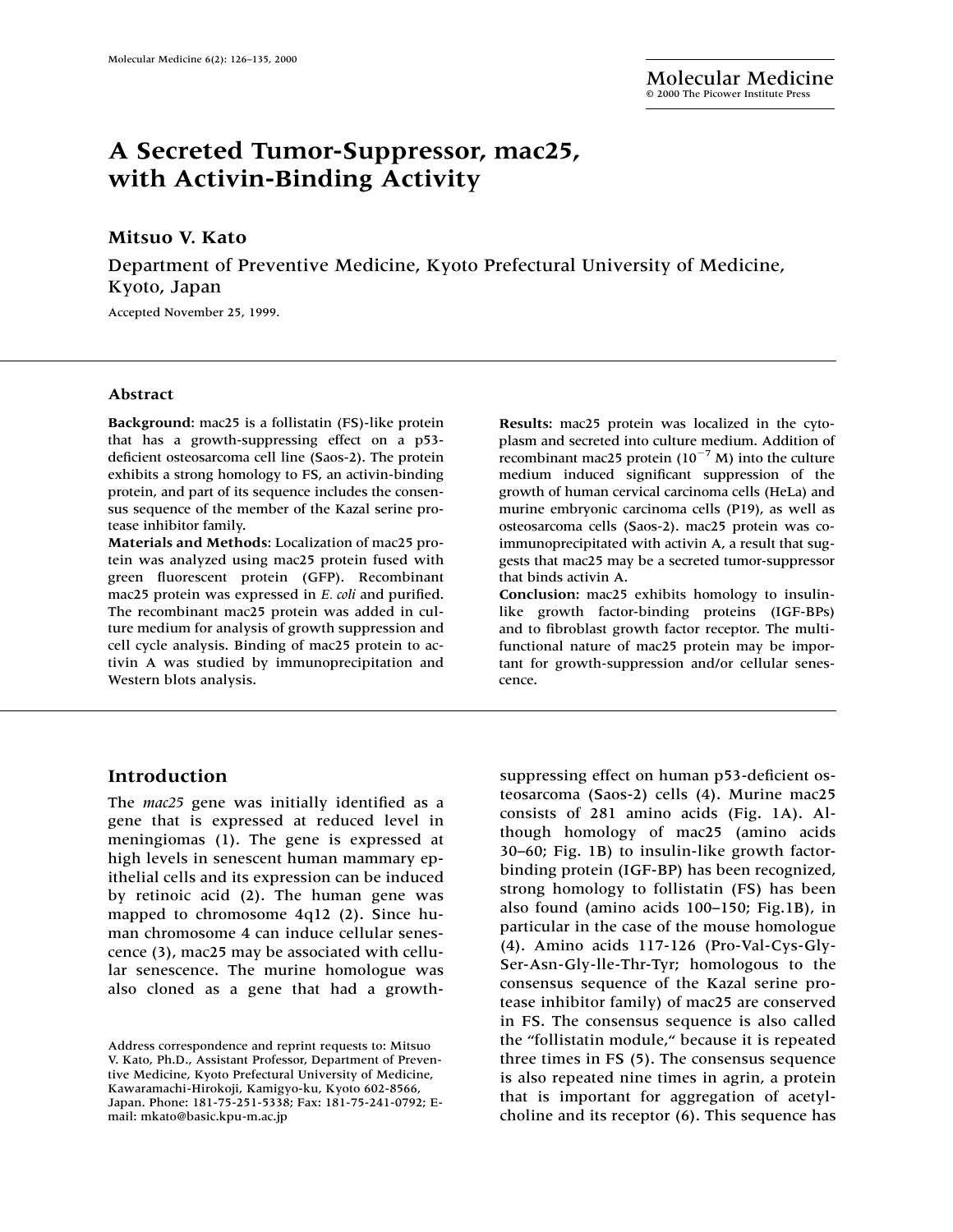A)



**Fig. 1.** (A) Nucleotide sequence and deduced amino acid sequence of the murine mac25 gene (GenBank accession No. L75822). A polyadenylation signal (AATAAA; nucleotides 1073-1078) is underlined. (B) The structure of murine mac25 protein. Highly conserved region (117-126) shows a

 $B)$ 

significant homology to Kazal serine protease inhibitor consensus. Abbreviations: C, cysteine; FGFR, fibroblast growth factor receptor; IGF-BP, insulin-like growth factor-binding protein; N, A putative N-glycosylation site located at codon 170.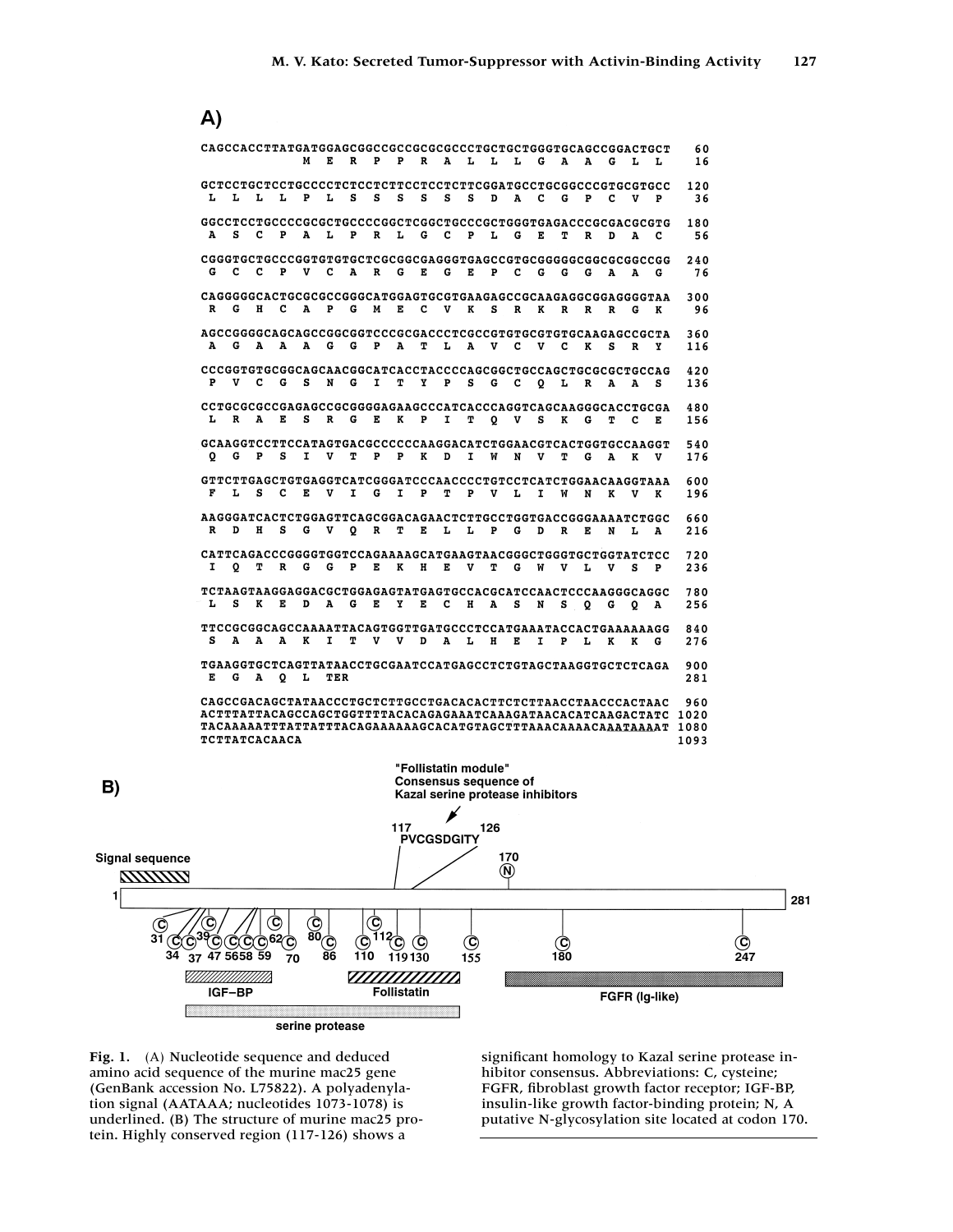not been found in IGF-BPs. Eighteen cysteine residues, putative sites of S-S bonds, are also found in mac25 (Fig. 1B). The carboxyl terminus (about 30 amino acids) of FS is absent from mac25 (4). A carboxyl terminally truncated form (FS-288) of FS can be produced by alternative splicing (7) and it has stronger activin-binding activity than the longer form (FS-315) of FS (8). Therefore, mac25 is expected to have the same function as the truncated form of FS (FS-288). Homology to serine protease (amino acids 30-150) and to fibroblast growth factor receptor (FGFR) (amino acids 170-281) was also found (Fig. 1B).

mac25 can bind IGFs and the level of the expression of the gene is reduced in breast, prostate, colon, and lung cancers, in addition to meningiomas and osteosarcomas (9). These findings suggest that mac25 may be a secreted protein with general tumor-suppressing activity. To elucidate the function of mac25, we analyzed the growth-suppressing effects of a mac25 recombinant protein on cell lines of osteosarcoma (Saos-2), cervical carcinoma (HeLa), and murine embryonic carcinoma (P19); as well as the localization of the protein using a recombinant protein consisting mac25 fused with green fluorescent protein (GFP), and the affinity of mac25 for activin A.

# **Materials and Methods**

*Cells*

Osteosarcoma (Saos-2) cells and cervical carcinoma (HeLa) cells were cultured in Dulbecco's modified Eagle's medium (DMEM) supplemented with 10% fetal bovine serum (FBS). Embryonic carcinoma (P19) cells were cultured in DMEM supplemented with 7.5% calf serum and 2.5% FBS.

#### *Localization of mac25 Using GFP-fusion Protein*

cDNA of the murine mac25 gene was inserted, in frame, into the plasmid *pGFPNI* upstream of the *GFP* gene (Clontech, Palo Alto, CA). The recombinant plasmid (designated *pCMV-mac25- GFP*) was used to transfect Saos-2 cells by the diethylaminoethyl (DEAE)-dextran method (10). Cells were cultured for 2 to 3 days and observed under a fluorescence microscope (Leica, Leitz, Germany).

## *A Fusion Protein with Maltose-binding Protein (MBP)*

cDNA of the murine mac25 gene was inserted, in-frame, into the plasmid *pMal-cRI* downstream of the *MBP* gene (New England Biolabs, Beverly, MA). MBP*-*mac25 fusion protein was over-expressed in isopro-pylthio-β-D-galactoside (IPTG)-induced *E. coli* cells that harbored the fusion plasmid, and purified on a column of amylose resin (New England Biolabs). The resultant purified protein was added into the culture medium of tumor cells. Cells were counted after the addition of recombinant protein. For the cell cycle analysis, mac25-treated Saos-2 cells were fixed in ethanol, stained with forty  $\mu$ g/ml propidium iodide (PI). The DNA content was monitored with FACscan (Beckton Dickinson, San Jose, CA).

## *Binding of mac25 Protein to Activin A*

Cell lysates were extracted from Saos-2 cells transfected with *pCMV-GFP* (control vector, same as *pGFPN1*) or *pCMV-mac25*-*GFP* in TNE buffer (10 mM tris pH 7.8, 1% NP40, 1.5 M NaCl, 1 mM EDTA, 10 µg/ml aprotinin). Supernatants of cultured Saos-2 cells transfected with plasmids were also used for the analysis. Aliquots of cell lysates and culture medium (1 mg of protein per aliquot) were mixed with 2  $\mu$ g of recombinant human activin A, provided by the National Hormone and Pituitary Program (NHPP), Lot# 15365-36 (Rockville, MD) (1). The proteins were immunoprecipitated with antibodies against GFP (Clontech) or against human activin A (Austral Biologicals, San Ramon, CA) and protein G (Pharmacia, Uppsala, Sweden). Co-precipitated complexes were confirmed by reciprocal immunoblotting analysis with the same antibodies as mentioned above.

## **Results**

#### *Localization of mac25-GFP Fusion Protein*

Figure 2 shows Saos-2 cells transfected with *pCMV-GFP* (control vector; Fig. 2A) and with *pCMV-mac25*-*GFP* (Fig. 2B). Fluorescence was emitted from the entire cytoplasm and nuclei. However, fluorescence was emitted from specific regions of the cytoplasm of cells expressing the mac25-GFP fusion protein and not from their nuclei. Because mac25 has a signal se-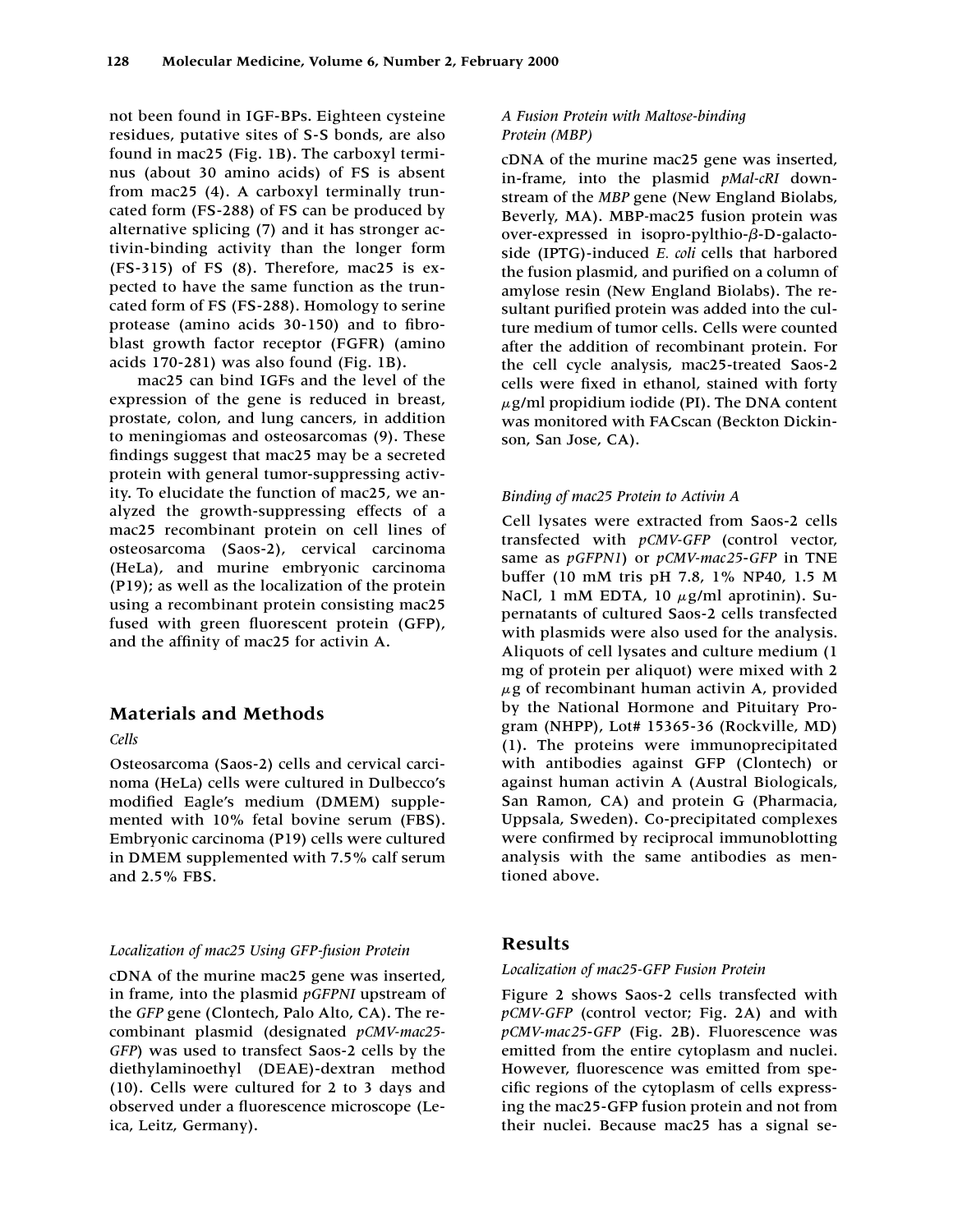



**Fig. 2. Localization of mac25 protein.** (A) Saos-2 cells transfected with the control vector. Fluorescence was emitted from entire cells. (B) Saos-2 cells transfected with the mac25*-*GFP fusion construct. Fluorescence was emitted only from cytoplasmic regions. Cells were photographed at 200  $\times$  magnification.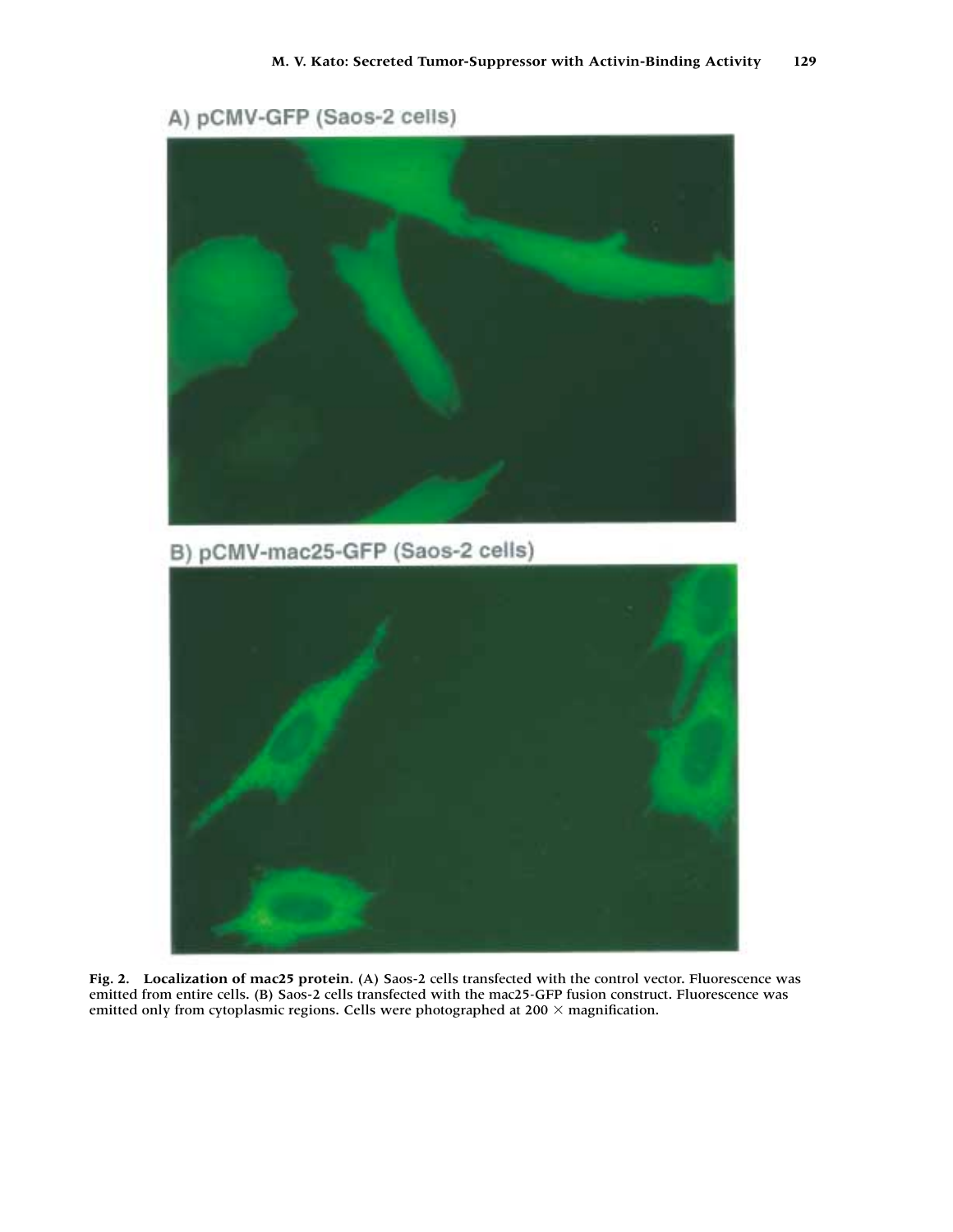quence at its amino terminus, cell lysates and conditioned medium of the cells expressing the mac25-GFP fusion protein was examined (Fig. 3). The mac25-*GFP* fusion protein was detected both in the cell lysate and medium. Since there was no significant difference between the molecular masses of the protein detected in the lysate and the medium, the extent of modification of the protein appeared to be limited and mac25 protein was confirmed to be a secreted protein. Although plasmid *pCMV-GFP-mac25* (mac25 inserted in downstream of GFP) was also constructed and transfected to Saos-2 cells, no GFP-positive cells were detected (data not shown).

## *Growth-suppressing Activity of Recombinant mac25 Protein*

Since no evidence for significant modification of the mac25 protein was obtained (Fig. 3), a recombinant protein in which mac25 was fused with maltose-binding protein (MBP) was expressed in *E. coli* and purified. When the recombinant mac25 protein was added into the culture medium, growth of the Saos2, HeLa and mouse P19 cells was significantly reduced at a concentration of  $10^{-7}$  M (Fig. 4). Morphological changes due to mac25 are shown in Fig. 5. Although the number of viable Saos-2 and HeLa cells was very much reduced after treatment of with mac25 for 3 days, some viable cells were observed (Fig. 4 and Fig. 5B, 5D). By contrast, no viable cells were observed in P19 cells treated with 10<sup>-7</sup> M mac25 protein for 3 days (Fig. 4 and Fig. 5F).

The fraction of G1 phase of Saos-2 cells after treatment (72.6%) with  $10^{-7}$  M mac25 protein for 12 hr was considerably larger than that of the untreated cells (56.8%) (Fig. 6). The fraction of G2/M phase of treated cells (14.8%) was about half of that of untreated cells  $(28.3\%)$ .

#### *Binding of mac25 Protein to Activin A*

Since mac25 protein exhibits significant homology to FS, an activin-binding protein (4), binding of mac25 to activin A was analyzed. The lysate and the culture medium of Saos-2 cells expressing mac25-GFP protein were



**Fig. 3. Western blots analysis of the mac25***-***GFP fusion protein.** The cell lysate and the culture medium of Saos-2 cells transfected with the mac25*-*GFP fusion construct were analyzed. No difference was detected between molecular masses of the protein in the lysate and the medium.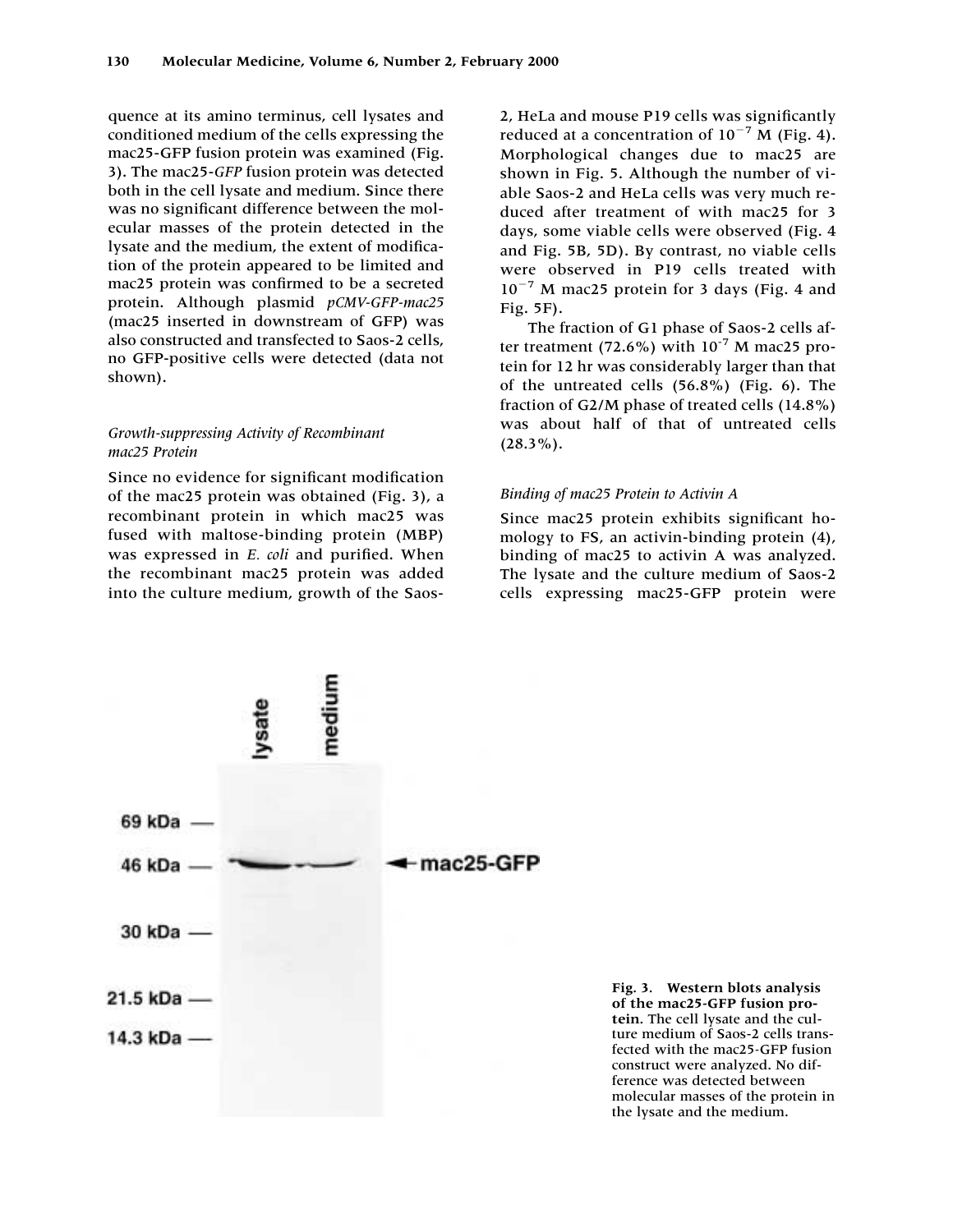

**Fig. 4. Effects of mac25 recombinant protein** on the growth of cultured tumor cells.  $10<sup>5</sup>$  cells of each cell line were inoculated and the numbers of cells were counted after 1 and 3 days. Left panels show the total cell numbers against culture day. Bars indicate standard deviations. Right pan-

els show changes in fractions of viable cells plotted against the concentration of mac25 recombinant protein. Upper, middle and lower panels show the results for Saos-2 cells, HeLa cells and P19 cells, respectively.

mixed with human recombinant activin A and immunoprecipitated with antibodies against activin or GFP. Precipitates were analyzed by Western blot analysis. Activin A was detected as one of the proteins that were immunoprecipitated with antibody against GFP when Saos-2 cells expressed the mac25-GFP protein, but was not detected in lysates precipitated with antibody against GFP when cells expressed GFP only (Fig. 7A). Reciprocal analysis yielded similar results (Fig. 7B). Because GFP did not associate with activin A, it seems likely that mac25 can specifically bind to activin A.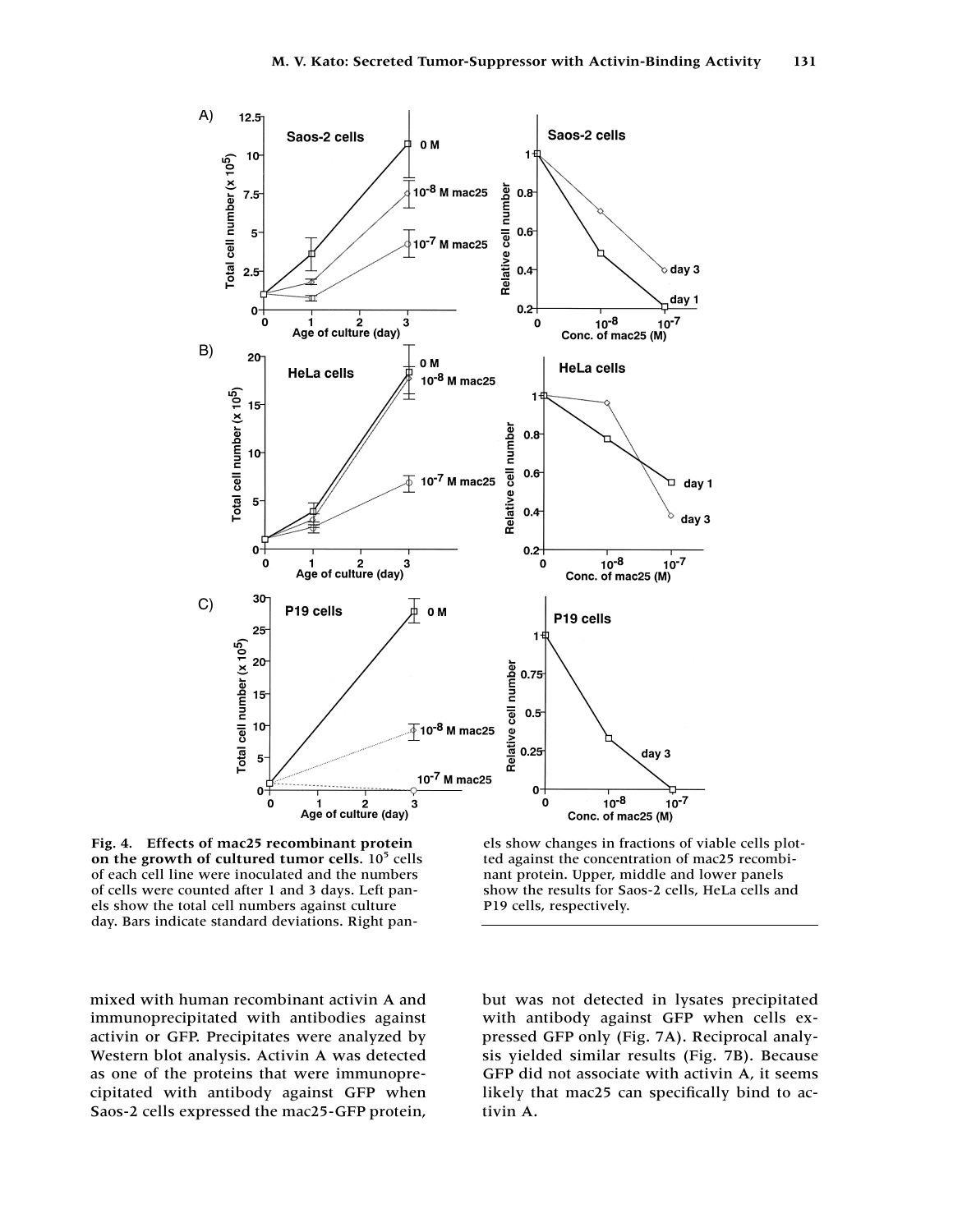

**Fig. 5. Morphology of mac25-treated cells (10**-**7 M mac25).** (A) Saos-2 cells cultured for 3 days. (B) mac25-treated Saos-2 cells. (C) HeLa cells. (D) mac25-treated HeLa cells. (E) P19 cells. (F) No viable P19 cells were observed after treatment with mac25 for 3 days. Cells were photographed at 100  $\times$  magnification.

# **Discussion**

The mac25 protein exhibits strong homology to FS, in particular, with respect to the consensus sequence of the Kazal serine protease inhibitor family. The consensus sequence is repeated three times in FS and is also called the "follistatin module" (5). The sequence is also repeated in agrin, a protein important for the aggregation of acetylcholine and its receptor (6). Therefore, the consensus sequence may be important for binding to some other protein and/or for aggregation of several associated proteins, rather than for action as a protease inhibitor. mac25 has also been identified as an adhesion factor (11). The conserved region may be important for proteinprotein interaction and mac25 may associate with activin to suppress the growth of tumor cells.

mac25 was localized exclusively in cytoplasmic regions. It was secreted into the culture medium and suppressed the growth of various tumor cells lines, in addition to an osteosarcoma cell line. Thus, mac25 may be a general growth-suppressor. The viability of Saos-2 cells and HeLa cells was extremely reduced after addition of mac25 protein into the medium, but some viable cells remained. However, no viable P19 cells were observed after treatment with mac25 recombinant protein at  $10^{-7}$  M for 72 hr (Fig. 3 and Fig. 4). mac25 may induce cell death rather than growth-suppression of P19 cells. Expression of mac25 can be induced by retinoic acid (2). Retinoic acid and bone morphogenetic proteins (BMPs), other members of the transforming growth factor (TGF)- $\beta$  superfamily, induce apoptosis in P19 cells (12,13). Apoptosis in P19 cells might be induced by up-regulation of mac25 in response to retinoic acid.

mac25 protein binds activin A and similar binding is an important function of FS (14). mac25 may also regulate the signaling of the TGF- $\beta$  superfamily, causing growth suppression and/or cell death. Initially, we cloned the *mac25* gene as a gene with an anti-proliferative effect on p53-deficient osteosarcoma cell line (Saos-2), similar to that of p53 (4). p53 is a transcriptional factor that up-regulates the expression of a cyclin-dependent kinase-inhibitor (CDKI), p21 (15). TGF- $\beta$  signaling is also associated with activation of other CDKIs, p15 (16) and p27 (17). mac25 and p53 may have a similar target (CDKI). Saos-2 cells treated with mac25 were arrested at the G1 phase of cell cycle. Modulation of TGF- $\beta$  signaling by mac25 may be one of the keys to the regulation of the cell cycle.

*mac25* is strongly expressed in senescent cells and the human gene was mapped to the chromosome 4q12 (2). Human chromosome 4 induces cellular senescence of cervical carcinoma (HeLa), bladder carcinoma (J82) and glioblastoma (T98G) cell lines (3). Loss of heterozygosity (LOH) on chromosome 4q has been detected in hepatocellular carcinoma (18–20), bladder carcinoma (21), cervical carcinoma (22,23), lung cancer (24,25), esophageal adenocarcinoma (26), papillary thyroid cancer (27), head and neck squamous cell carcinoma (28), and childhood acute lymphoblastic leukemia (29). Loss of antiproliferative or apoptotic activity accompanied by chromosomal deletion of the *mac25* gene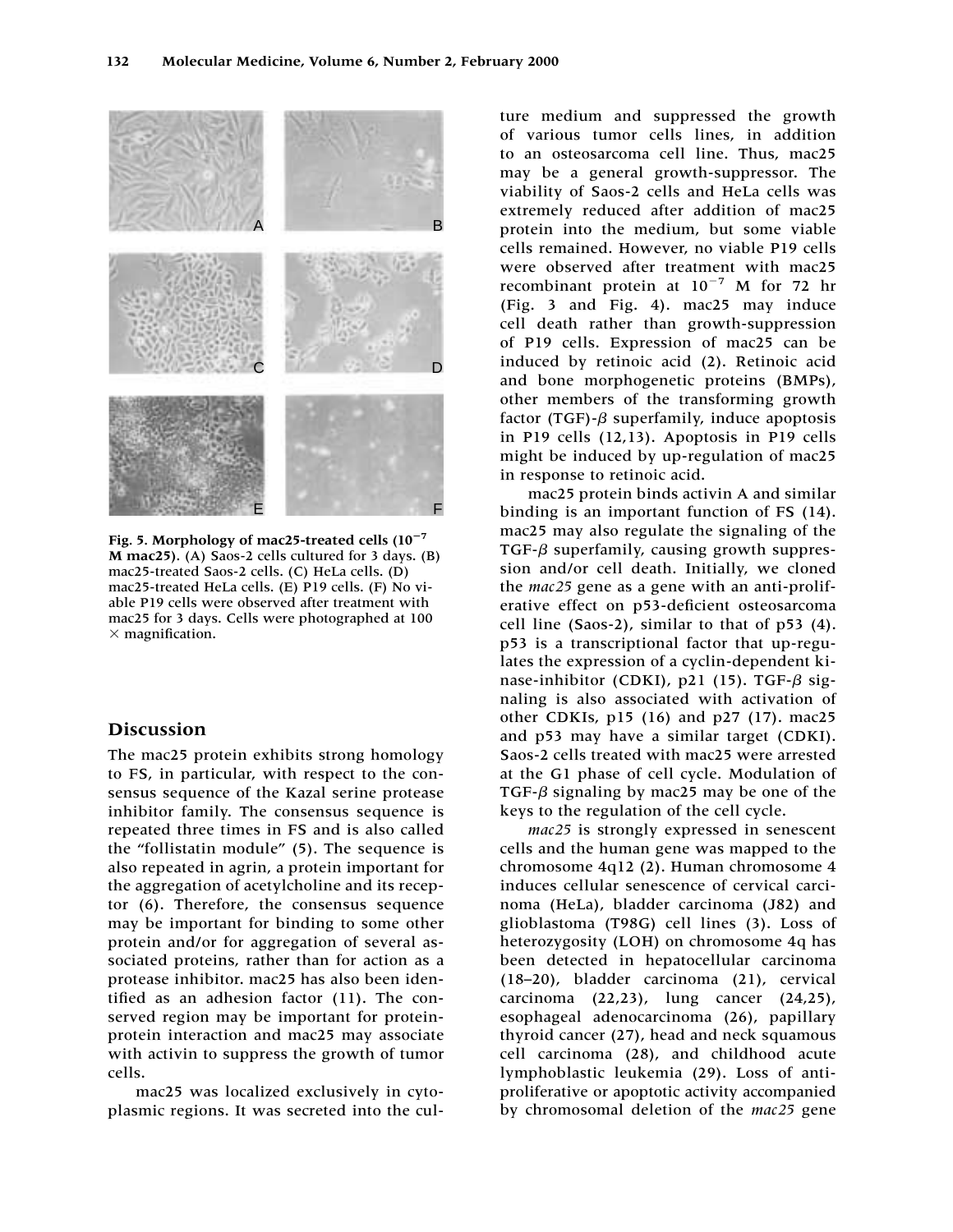

**Fig. 6. Cell-cycle analysis of mac25-treated and untreated Saos-2 cells**. The upper panel shows the results of FACS analysis of untreated Saos-2 cells. The lower panel shows the results after treatment with mac25 for 12 hr. Fractions of cells in the G1, S and G2/M phases are indicated on the right.

may be associated with initiation of these cancers.

mac25 associates directly with IGFs and it has been proposed that *mac25* is a member of the family of IGF-BPs (9). IGF signaling must also be important for the regulation of cell growth. In fact, p53 up-regulates the expression of IGF-BP3 in association with growth inhibition (30). Homology to FGFR was also found in c-terminal region (Fig. 1). The multifunctional character of mac25 protein (in TGF-  $\beta$ , IGF and FGF signaling) may reflect its roles in the growth suppression, cell death and cellular senescence.

## **Acknowledgments**

This work was supported in part by The Ryoichi Naito Foundation for Medical Research and by a Cancer Research Grant from the Sagawa Cancer Research Foundation, Japan. Recombinant human activin A, Lot# 15365-36(1), was provided by the National Hormone and Pituitary Program, the National Institute of Diabetes and Digestive and Kidney Diseases, the National Institute of Child Health and Human Development, and the U.S. Department of Agriculture, U.S.A.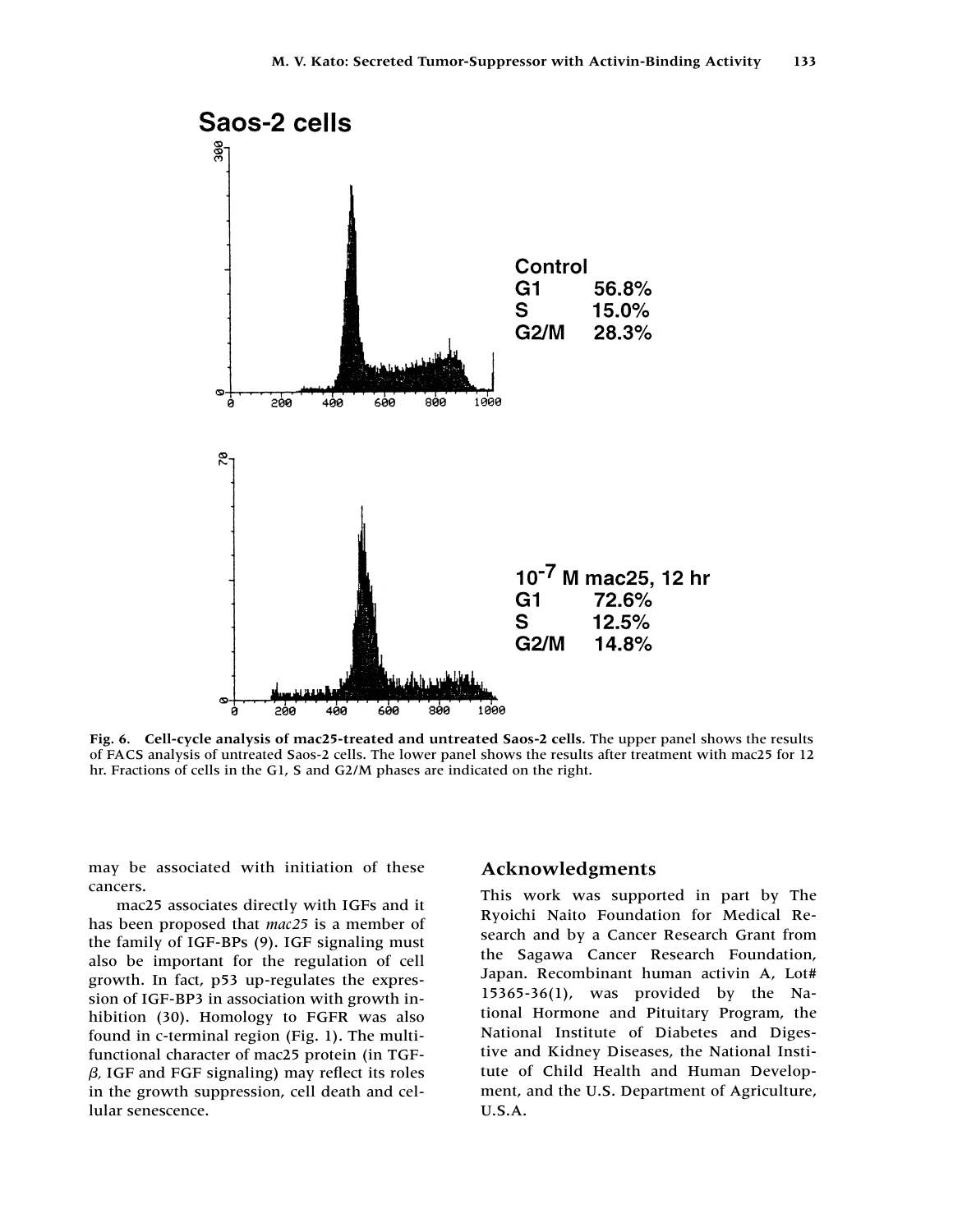

**Fig. 7. Binding of mac25 and activin A.** (A) Proteins in lysates and media after immunoprecipitation with antibody against *GFP*  $(\alpha GFP)$  or activin A ( $\alpha$ activin). Saos-2 cells were transfected with the control vector (Saos-2 *GFP*) or the mac25-*GFP* fusion construct (Saos-2 mac25*GFP*) and proteins were probed with antibody against activin A. Activin A was detected after precipitation with antibody against GFP in all samples except those derived from the lysate of Saos-*2 GFP.* (B) The same lysates and media were probed with antibody against GFP. The mac25-GFP fusion protein was detected in all samples of Saos-2 *mac25GFP.* The GFP protein was detected in lysate of Saos-2 *GFP* after precipitation with antibody against GFP, but it was not detected in lysate of Saos-2 *GFP* after precipitation with antibody against activin A.

# **References**

- 11. Murphy M, Pykett MJ, Harnish P, Zang KD, George DL. (1993) *Cell Growth Differ.* **4:** 715–722.
- 12. Swisshelm K, Ryan K, Tsuchiya K, Sager R. (1995) *Proc. Natl. Acad. Sci. U.S.A.* **92:** 4472–4476.
- 13. Ning Y, Weber JL, Killary AM, Ledbetter DH, Smith JR, Pereira-Smith OM. (1991) *Proc. Natl. Acad. Sci. U.S.A.* **88:** 5635–5639.
- 14. Kato MV, Sato H, Tsukada T, Ikawa Y, Aizawa S, Nagayoshi M. (1996) *Oncogene* **12:** 1361–1364.
- 15. Patthy L, Nikolics K. (1993) *Trends Neurosci.* **16:** 7681.
- 16. Rupp F, Payan DG, Magill-Solc C, Cowan DM, Scheller RH. (1991) *Neuron* **6:** 811–823.
- 17. Shimasaki S, Koga M, Esch F, Cooksey K, Mercado M, Koba A, Ueno N, Ying SY, Ling N, Guillemin R. (1988) *Proc. Natl. Acad. Sci. U.S.A.* **85:** 4218–4222.
- 18. Sugino K, Kurosawa N, Nakamura T, Takio K, Shimasaki S, Ling N, Titani K, Sugino H. (1993) *J. Biol. Chem.* **268:** 15579–15587.
- 19. Oh Y, Nagalla SR, Yamanaka Y, Kim HS, Wilson E, Rosenfeld RG. (1996) *J. Biol. Chem.* **271:** 30322–30325.
- 10. McCutchan JH, Pagano JS. (1968) *J. Natl. Cancer Inst.* **41:** 351–357.
- 11. Akaogi K, Okabe Y, Sato J, Nagashima Y, Yasumitsu H, Sugahara K, Miyazaki K. (1996) *Proc. Natl. Acad. Sci. U.S.A.* **93:** 8384–8389.
- 12. Glozak MA, Rogers MB. (1996) *Dev. Biol.* **179:** 458–470.
- 13. Okazawa H, Shimizu J, Kamei M, Imafuku I, Hamada H, Kanazawa I. (1996) *J. Cell Biol.* **132:** 955–968.
- 14. Nakamura T, Takio K, Eto Y, Shibai H, Titani K, Sugino H. (1990) *Science* **247:** 836–838.
- 15. El-Dairy WS, Tokino T, Veculescu VE, Levy DB, Parsons R, Trent JM, Lin D, Mercer WE, Kinzler KW, Vogelstein B. (1993) *Cell* **75:** 817–825.
- 16. Hannon GJ, Beach D. (1994) *Nature* **371:** 257– 261.
- 17. Toyoshima H, Hunter T. (1994) *Cell* **78:** 67–74.
- 18. Buetow KH, Murray JC, Israel JL, London WT, Smith M, Kew M, Blanquet V, et al. (1989) *Proc. Natl. Acad. Sci. U.S.A.* **86:** 8852–8856.
- 19. Zhang WD, Hirohashi S, Tsuda H, Shimosato Y, Yokota J, Terada M, Sugimura T. (1990) *Jpn. J. Cancer Res.* **81:** 108–111.
- 20. Yeh SH, Chen PJ, Lai MY, Chen DS. (1996) *Gastroenterology* **110:** 184–192.
- 21. Rosin MP, Cairns P, Epstein JI, Schoenberg MP, Sidransky D. (1995) *Cancer Res.* **55:** 5213–5216.